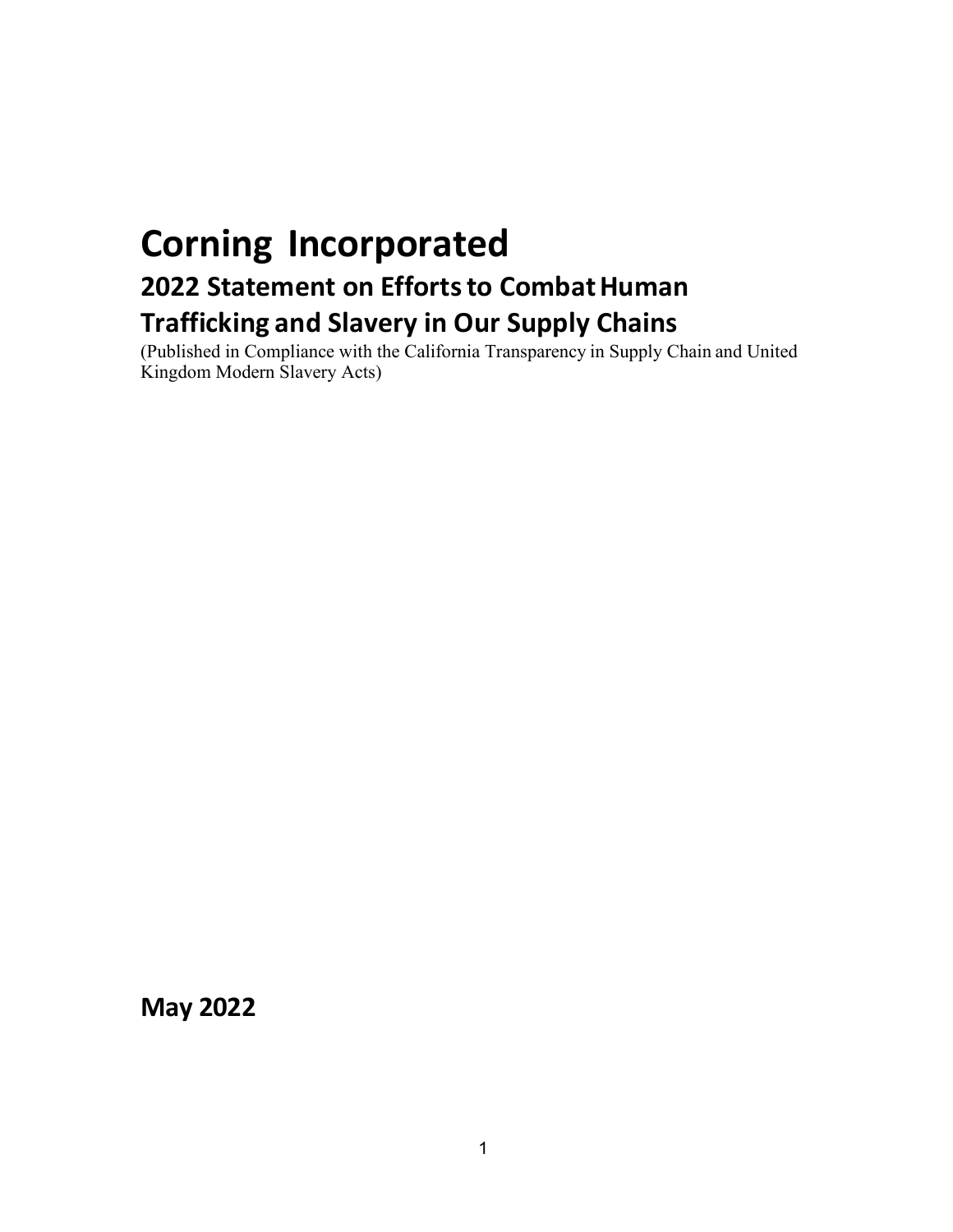### **Introduction**

Corning Incorporated<sup>[1](#page-1-0)</sup> is committed to treating everyone in our business and supply chains with dignity and respect. We take seriously our role in combatting slavery and human trafficking in our supply chains and we work to ensure the well-being of the people who help make our products and supply materials to our supply chains.

The **California Transparency in Supply Chains Act of 2010** requires certain companies to disclose their efforts to eradicate slavery and human trafficking from their direct supply chains for tangible goods offered for sale. The **U.K. Modern Slavery Act of 2015** requires certain commercial organizations to prepare and publish a slavery and human trafficking statement for the financial year describing the steps, if any, the organization has taken during the financial year to ensure that slavery and human trafficking is not taking place in any of itssupply chains or in any part of its business.

This **2022 Statement on Effortsto CombatHuman Trafficking and Slavery in our Supply Chains** reflects Corning's progress during 2021, covering its January 1 – December 31 fiscal year, and ongoing efforts, to combat and prevent human trafficking, slavery, and forced, compulsory, or involuntary labor in our supply chains. This Statement is intended to fulfill the requirements of both the California and U.K. Acts, specified above. More information about Corning's extensive Supply Chain Social Responsibility requirements and practices can be found on our website at [https://www.corning.com/worldwide/en/sustainability/processes/supply](https://www.corning.com/worldwide/en/sustainability/processes/supply-chain-social-responsibility.html)[chain-social-responsibility.html.](https://www.corning.com/worldwide/en/sustainability/processes/supply-chain-social-responsibility.html)

# **Corning's Supplier Code of Conduct and Commitment to the Prevention of Human Trafficking**

As a global corporation with manufacturing facilities around the world, Corning relies on a vast network of suppliers. To support Corning's supplierrelated compliance efforts, Corning created its Supplier Code of Conduct (the "Supplier Code"), available in thirteen languages, which, among other things,

<span id="page-1-0"></span><sup>&</sup>lt;sup>1</sup> The term "Corning" used in this Statement refers collectively to Corning Incorporated and its subsidiaries, including Corning Limited.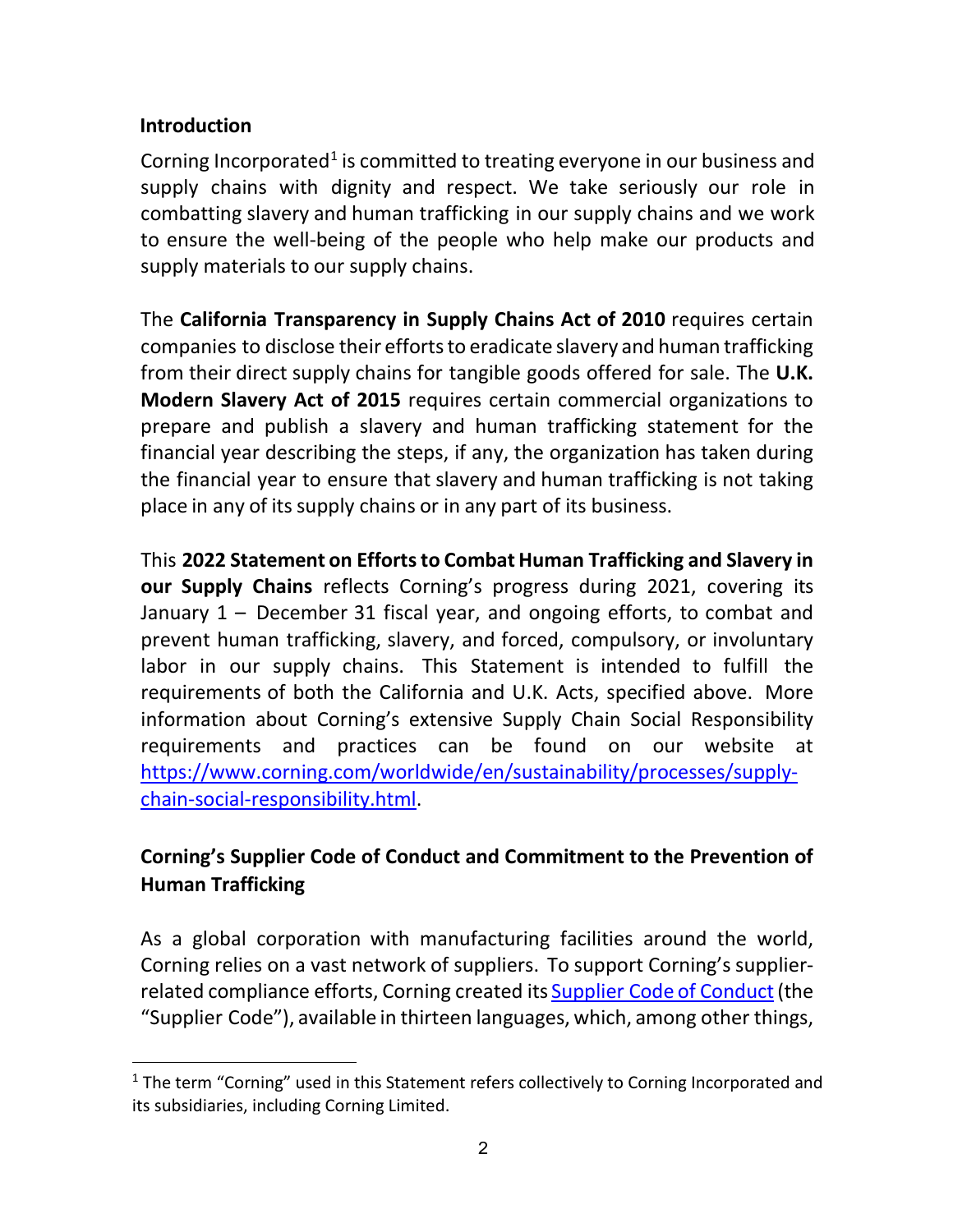addresses humane labor conditions and clearly states that "**Suppliers shall not use forced, bonded (including debt bondage) or indentured labor or involuntary prison labor or exploitative prison labor, slavery, or trafficking of persons. All work will be voluntary, and workers should be free to leave work or terminate employment upon reasonable notice.**" Corning's Supplier Code is built upon and incorporates the key aspects of the Responsible Business Alliance ("RBA")<sup>[2](#page-2-0)</sup> Code of Conduct, including those related to freely chosen employment, young workers, working hours, humane treatment, wages and benefits, non-discrimination, and freedom of association. Corning's Supplier Code applies to companies that do business with Corning ("Suppliers") and requires that Suppliers and their employees comply with the Supplier Code in all aspects of their operations that relate to their business with Corning.

Corning's Supplier Code also embraces the key principles of the International Labor Organization's (ILO) eight fundamental conventions, which cover subjects that are considered by the ILO as fundamental principles and rights at work. Particularly relevant to this disclosure, the ILO fundamental conventions include:

- Forced Labor Convention, 1930 (No. 29)
- Abolition of Forced Labor Convention, 1957 (No. 105)
- Worst Forms of Child Labor Convention, 1999 (No. 182)

Corning relies upon a vast network of Suppliers. In keeping with Corning's Values and Corning's Corporate Citizenship responsibilities, we invest considerable energy into selecting Suppliers who meet our standards and as noted above, we require that they adhere to our Supplier Code, or in rare instances, their own equivalent code of conduct, and cascade the requirements to their supply chains. In this way, Corning ensures that our Suppliers' operations are conducted with respect for the laws of the regions they serve.

<span id="page-2-0"></span><sup>&</sup>lt;sup>2</sup> In 2020 Corning became a full member of the Responsible Minerals Initiative.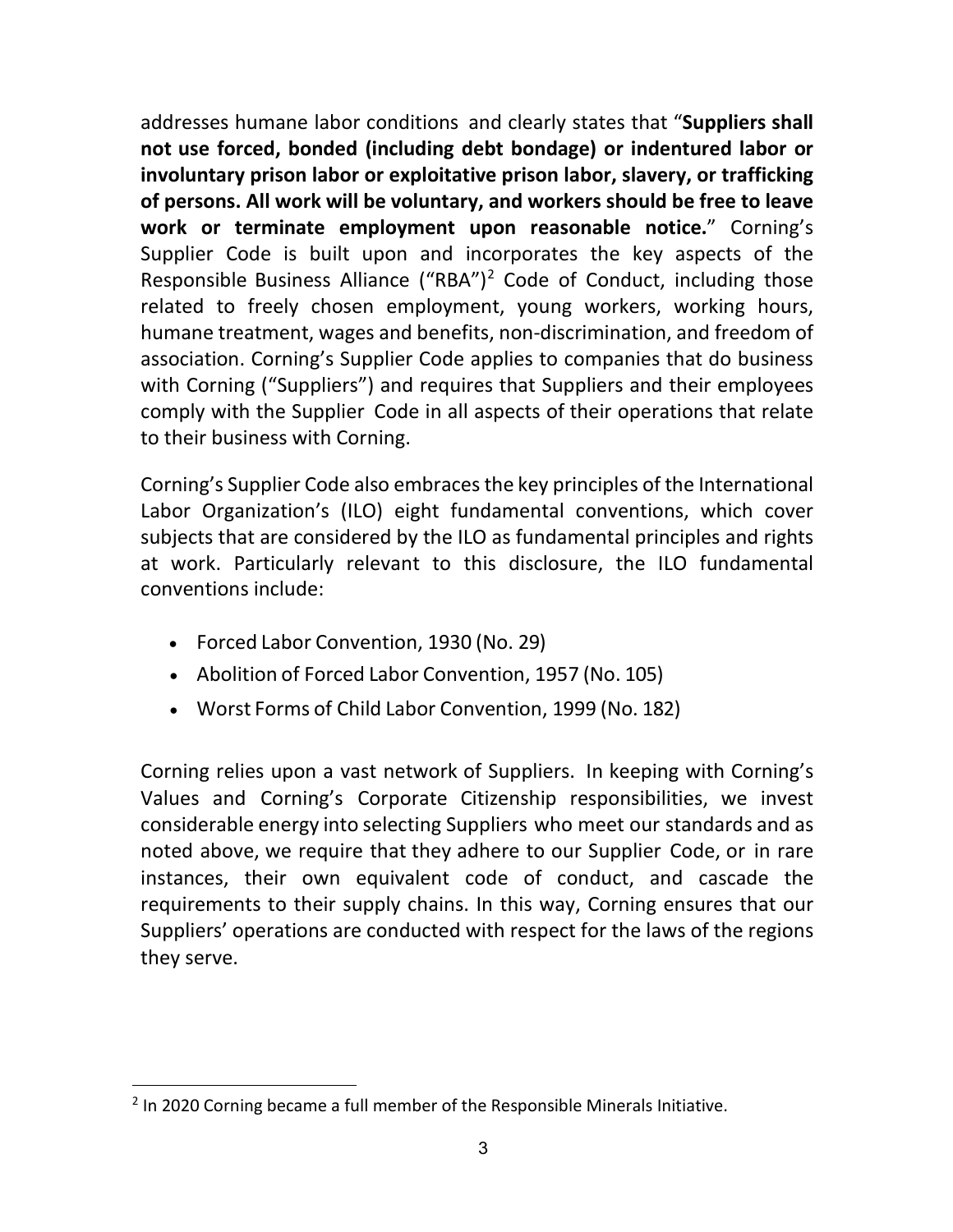Our Supplier Code expressly prohibits the use of slavery or other involuntary labor, stating:

**Suppliers shall not use forced, bonded (including debt bondage) or indentured labor or involuntary prison labor or exploitative prison labor, slavery, or trafficking of persons. All work will be voluntary, and workers should be free to leave work or terminate employment upon reasonable notice. Prohibited actions include transporting, harboring, recruiting, transferring, or receiving persons by means of threat, force, coercion, abduction or fraud for labor or services.**

In order to address the risks of involuntary labor arising from unethical hiring practices, our Supplier Code requires that workers be provided a written employment contract in their native language. We also prohibit the payment of recruitment fees or other similar fees in connection with employment. Suppliers are required to repay any such feesto workersin the event they are found. Our Supplier Code also prohibits the withholding of identification documents that might prevent an employee from leaving a job, stating that "(e)mployers and agents and sub-agents', if any, may not hold or otherwise destroy, conceal, confiscate or deny access by employees to their identity or immigration documents, such as government-issued identification, passports or work permits, unless such holdings are required by law. In this case, at no time should workers be denied access to their documents."

As stated in Corning's Supplier Code, Suppliers and their employees are encouraged to use Corning's anonymous, third-party reporting service to report any concerns related to issues covered by the Supplier Code, including concerns related to human trafficking or slavery. This service is available 24 hours a day, seven days a week, either by telephone or via the internet.

In the event of a violation of Corning's Supplier Code, Corning reserves the right to either terminate itsrelationship with the Supplier or to work with the Supplier to implement corrective action to remedy the nonconformance, depending on its nature and severity.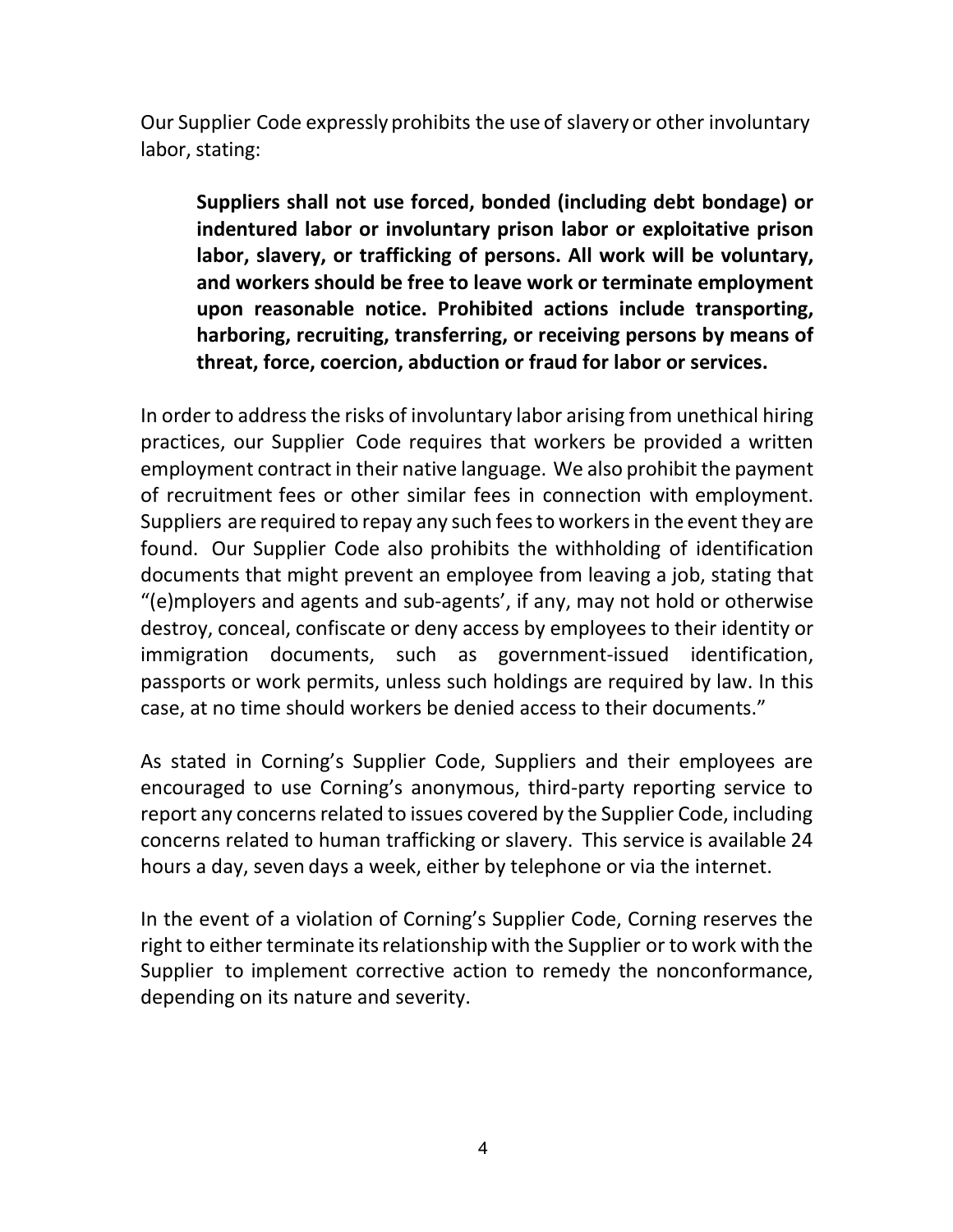## **Verification**

In addition to the deployment of the Supplier Code as described above, Corning takes steps to evaluate, assess, and verify risks of slavery and human trafficking in our supply chainsthrough our Supplier onboarding and ongoing management processes.

In 2015, Corning launched a program to migrate Supplier onboarding from multiple platforms to a single standard global process and repository which includes approval of all new Suppliers by Corning Supply Management professionals. This process of centralization has decreased total new Suppliers enrolled by Corning and increased oversight on new Suppliers. Corning continues to implement new processes to enable early detection and consistency of checks to reduce risk prior to potential Suppliers entering our supply chains. For example, Corning recently added 42 corporate social responsibility questions to its supplier onboarding process and is also assessing all new suppliers via the third-party tool Risk Methods.

In addition, Corning Supply Management professionals conduct internal assessments of strategic and high-risk Suppliers based upon industry standards and the Corning quality framework. The frequency and scope of these assessments are based upon Supplier importance and business priorities. Corning uses a consolidated, consistent template for these assessments, which in 2019, was expanded to include additional corporate social responsibility questions in alignment with RBA standards. In 2019, 100% of Corning's most strategic Suppliers were evaluated through this assessment process. In 2020, Corning completed assessments on more than 800 Suppliers. As detailed in Corning's Sustainability Report, available [here,](https://www.corning.com/media/worldwide/global/documents/2021_Sustainability_Report_Corning_Incorporated.pdf) in 2021, Corning completed 610 Supplier performance assessments and screened more than 9,000 Suppliers by Risk Methods, including 100 new Suppliers and 200 Tier 2 Suppliers.

### **Supplier Audits and Oversight Practices**

All of Corning's Suppliers must agree to act in accordance with the principles and requirements of our Supplier Code, which includes Corning's right to audit. A key component of our Supplier Relationship Management processis to conduct on-site audits, as circumstances (particularly related to the ongoing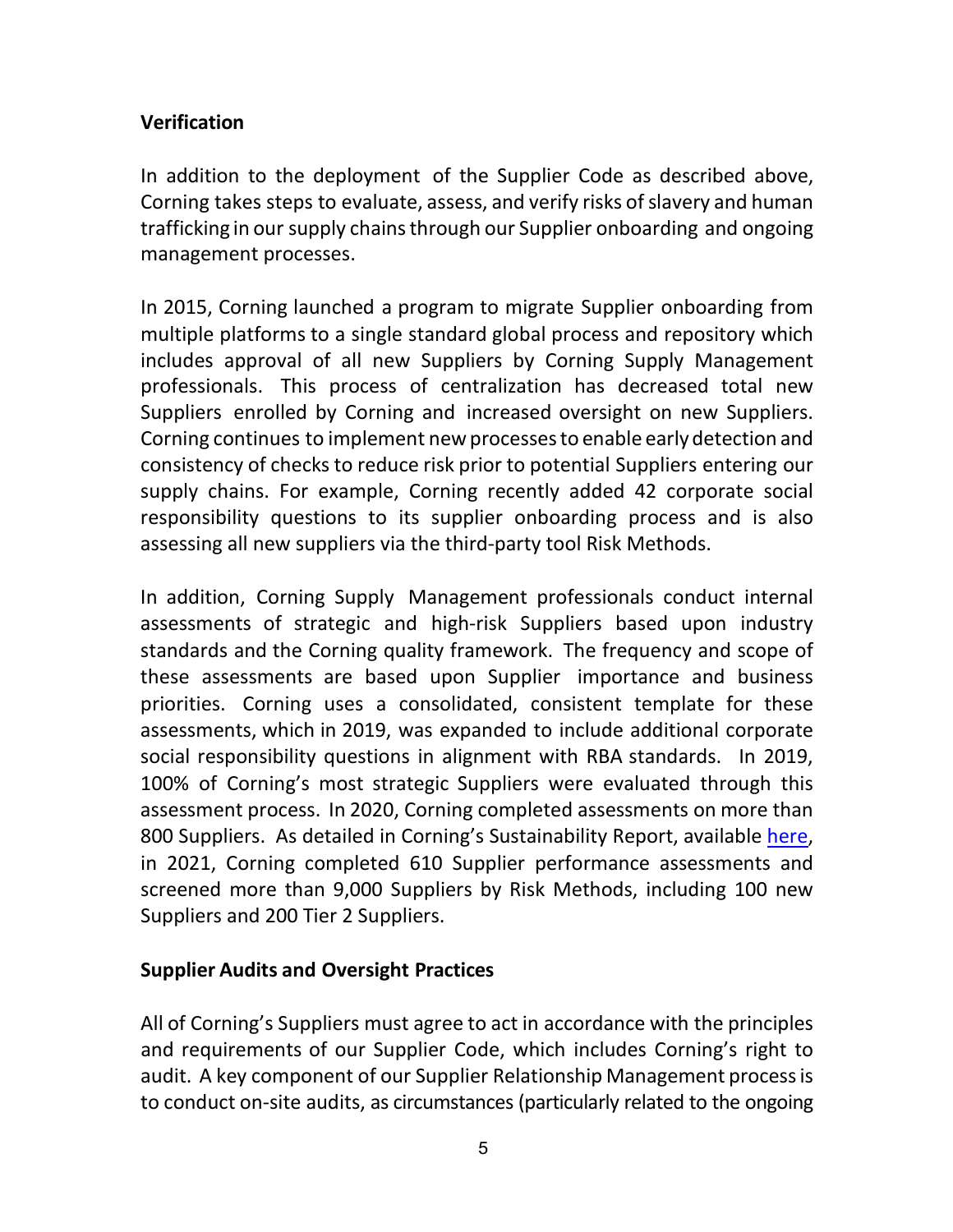COVID pandemic) permit. In 2021, we completed 14 contract manufacturer audits, with no material findings of non-compliance related to our Supplier Code of Conduct.

Additionally, Corning has a comprehensive audit program for its highest risk strategic Suppliers, including a specific focus on contract manufacturers, where Corning has determined the risk of human trafficking in its supply chains to be the highest, given the nature of such operations. Corning has developed a matrix to identify high risk countries which is based upon (i) the Amfori 6 factors [\(https://www.amfori.org/resource/countries-risk](https://www.amfori.org/resource/countries-risk-classification)[classification\)](https://www.amfori.org/resource/countries-risk-classification) and (ii) a third-party tool, Risk Methods, a supply risk profile / rating solution, which utilizes 49 risk indicators to identify potential risks. Assessments are conducted by well-respected third-party auditors and aligned with industry standards, including RBA principles, with reassessments to follow on a two-year cycle thereafter. Based on results, improvement plans for mitigation and training are developed, and follow-ups are scheduled. Insufficient remediation may result in contract termination.

In 2017, Corning implemented an ongoing, in depth third-party audit process beginning with 100% of our highest-risk Suppliers, and remediation of findings from these audits continued through 2018. We expanded these audits in 2019 to encompass a portion of our medium-risk Suppliers. As noted above, in 2020, Corning's ability to expand these on-site audits was impacted by the COVID pandemic, with only 14 completed; however, they are planned to expand in 2022 to 20 Suppliers. In 2020, Corning also launched an initiative, described below, regarding certification of Suppliers in its minerals supply chains.

As part of Corning's efforts to ensure the responsible sourcing of materials, in 2022 Corning expanded its previous Conflict Minerals Policy to be a broader "Responsible Minerals Policy," covering all minerals from all conflict affected and high-risk areas of our supply chains. Under this policy, Corning requires our Suppliers to comply with our requests to provide complete and accurate information about minerals supplied to Corning, and to perform further due diligence as required about the source of any minerals in their products which are provided to us to ensure alignment throughout the supply chain. Failure to provide this information to Corning when requested may result in termination as a Corning Supplier.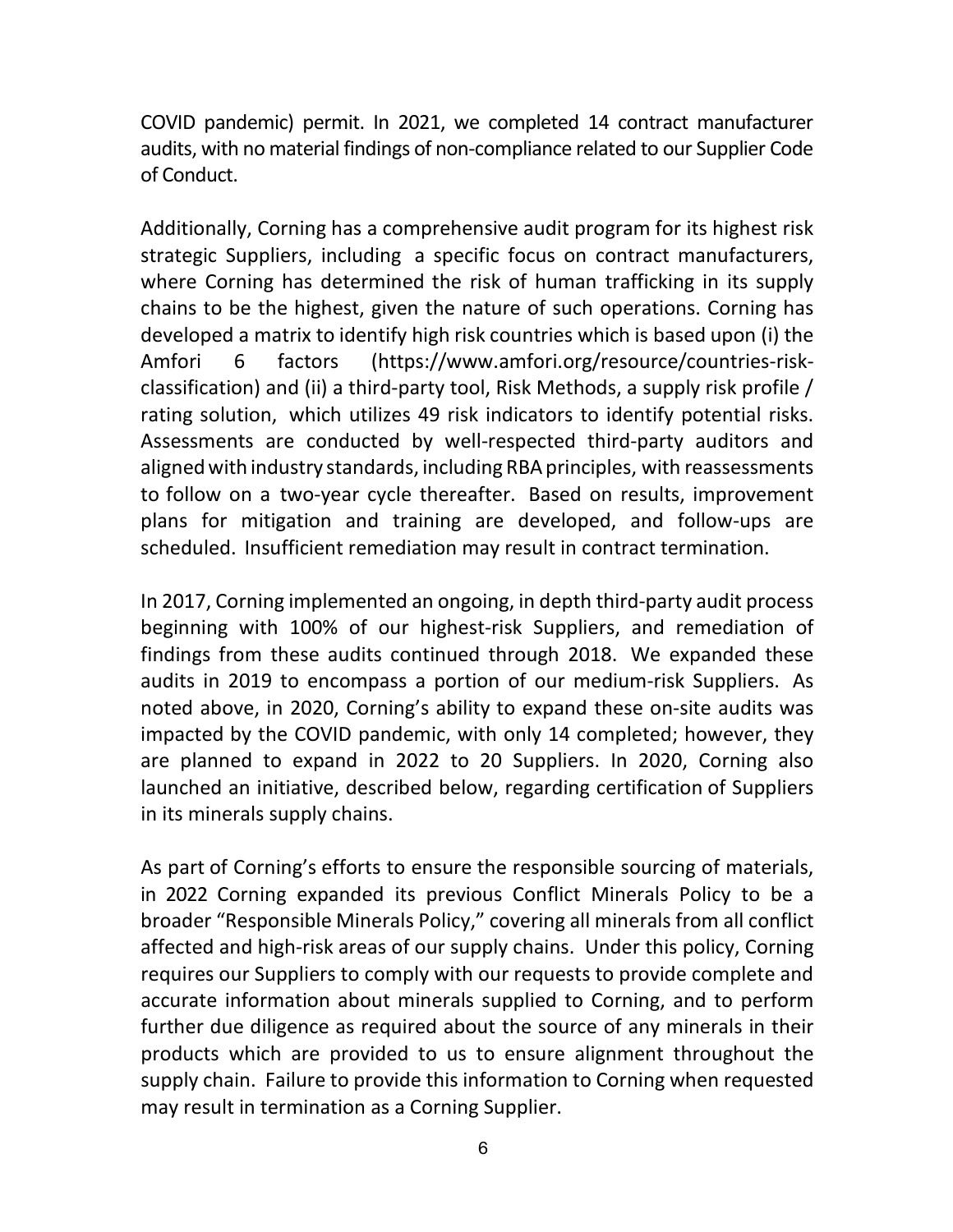We also require our Suppliers to extend these expectations to their own Suppliers. Suppliers are required to include provisions equivalent to Corning's Supplier Code of Conduct, which include a commitment to responsible minerals sourcing and prohibition of forced labor in their supply chain agreements, and to flow down the same requirements throughout their supply chains.

By the end of 2021, Corning received and confirmed recognized certifications of social responsibility from 65% of its high-risk suppliers. Corning is committed to continuing to work with its high-risk suppliers to ensure 100% have received these certifications by 2025.

For more information see Corning's [Responsible Minerals Policy.](https://www.corning.com/worldwide/en/sustainability/processes/supply-chain-social-responsibility/social/conflict-minerals-policy.html)

## **Internal Accountability**

Corning maintains a robust internal compliance program intended to ensure a culture of ethics and compliance among Corning's workforce. This program includes regular compliance training, communications to employees, resources on the Corning intranet site, annual certifications, and other multiple means of reporting compliance practices.

Corning's internal culture of ethics and compliance is based upon [Corning's](http://www.corning.com/worldwide/en/sustainability/people/values.html) [Values](http://www.corning.com/worldwide/en/sustainability/people/values.html) and [Corning's](https://s22.q4cdn.com/662497847/files/doc_downloads/code_of_conduct/Code-of-Conduct-English-USA.PDF) Code of [Conduct,](https://s22.q4cdn.com/662497847/files/doc_downloads/code_of_conduct/Code-of-Conduct-English-USA.PDF) which govern the legal and ethical aspects of employee behavior. Corning also has published a [Human](http://www.corning.com/worldwide/en/sustainability/people/human-rights-policy.html) Rights [Policy](http://www.corning.com/worldwide/en/sustainability/people/human-rights-policy.html) setting forth our support and respect for human rights. The Corning Code of Conduct describes how we behave in accordance with Corning's Values and requires that employees abide by laws and regulations applicable to their work, including laws regarding workplace practices and safety. Through the Code of Conduct, Corning seeks to promote honest and ethical conduct, deter wrongdoing, in compliance with the applicable laws and regulations. The Code of Conduct is available in twelve languages and employees are required to complete training regarding the Code of Conduct.

Violations of the Corning Code of Conduct can result in disciplinary action, which may include termination. Suspected violations can be anonymously reported to Corning's Code of Conduct hotline, which is available worldwide, 24 hours a day, 7 days a week via a toll-free call or the internet. Information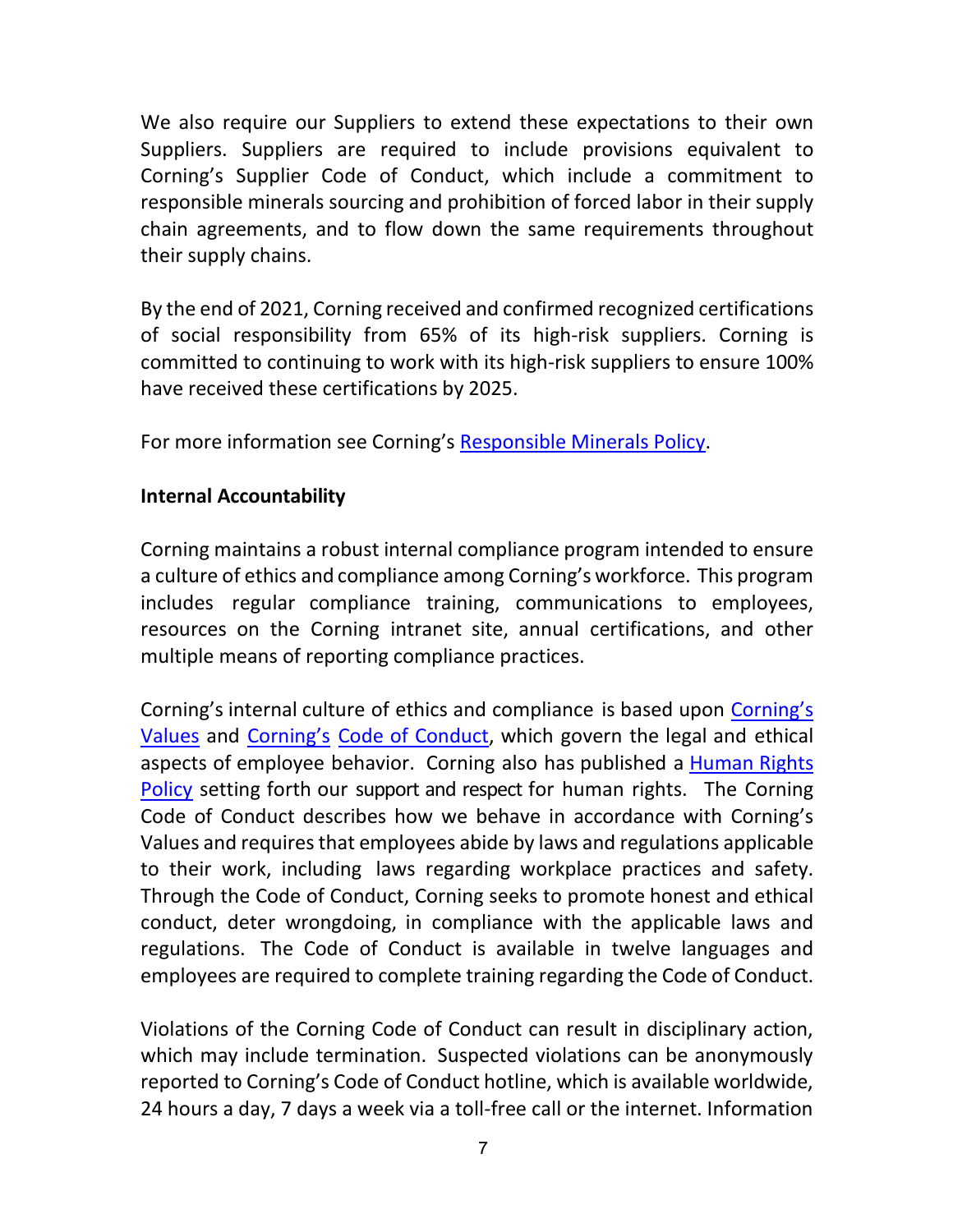about reporting violations or concerns are made available to all employees through the Code itself, on Corning's intranet site, and via posters printed in local languages at Corning sites around the world.

Corning has a Compliance Council made up of senior leaders from Law, Finance and Human Resources who meet regularly to provide guidance and oversight for the Corporate Compliance Program. Periodic reporting is also provided to the Audit Committee of Corning's Board of Directors, which retain oversight authority for Corning's Compliance Program, as well as the Corporate Responsibility and Sustainability Committee of the Board.

## **Training**

All employees are required to complete training related to Corning's Code of Conduct. This training ensures that employees are familiar with the areas covered by Corning's Code, including ethical and legal obligations toward the protection of human rights. Corning's trainings also ensure employees know how to report concerns, through Corning's anonymous third- party hotline if desired. Corning maintains a strong commitment to preventing retaliation against those who report compliance concerns as set forth in Corning's [Whistleblower](https://s22.q4cdn.com/662497847/files/doc_downloads/governance_documents/2019/07/Whistleblower-Policy_7_10_2019_final.pdf) Policy.

In addition, management personnel within Corning are also required to complete an annual certification attesting that they know and understand the requirements of Corning's Code of Conduct.

In 2019, awareness training was provided to all members of Corning's Global Supply Chain Management team, from senior leadership to supply chain personnel. This training, which focused on human trafficking, forced labor, and modern slavery, as well as the detrimental effects of each, was designed to provide our leadership with the knowledge and skills to promote human rights compliance throughout our supply chain network. In addition, Corning's Global Supply Management and Supply Chain organizations are educated on Supply Chain Social Responsibility issues such as human trafficking, forced labor, modern slavery, transparency, child labor and human rights to build awareness and ensure that Corning's supply chains reflect our Values and respect for human rights. Supply Chain Social Responsibility training has been integrated into employee learning plans and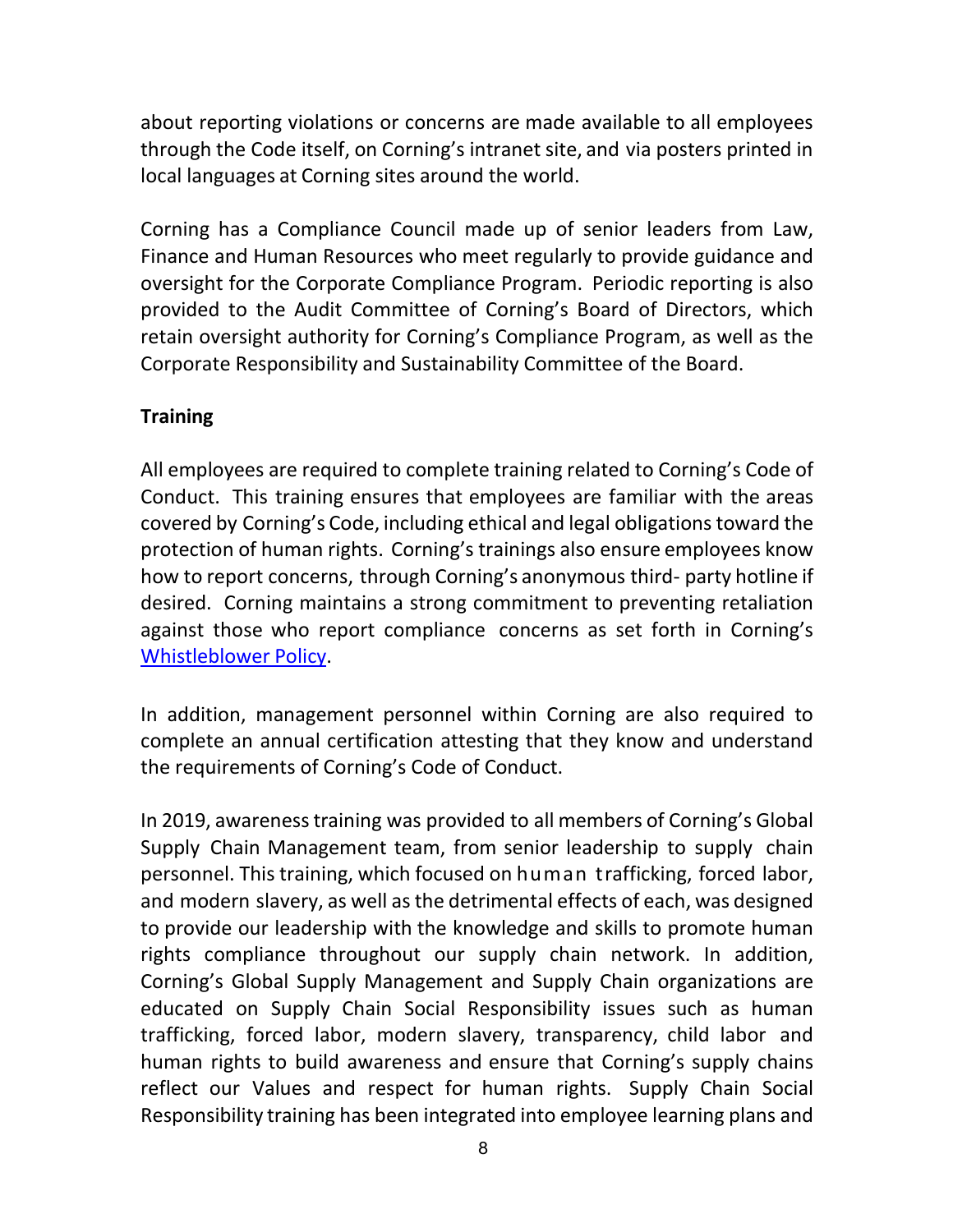provided to new employee during the onboarding process.

In 2020, Corning launched Corporate Social Responsibility Training for its contract manufacturers, and in 2021 Corning launched Human Rights Training for our strategic suppliers, with more than 300 suppliers trained during that year. Corning intends to expand this initiative into 2022, providing our supply chains with human rights training. These trainings are intended to reinforce our Supplier Code of Conduct and to ensure Corning's supply chains reflect our Values and respect for human rights. Additionally, high-risk Suppliers are currently being trained on these subjects as part of our Third-Party Audit Program.

Moreover, Corning routinely trains its Supply Management personnel regarding best practices for working with Suppliers, as outlined in the Supplier Code, and this training is also a component of the onboarding process for new employees.

# **Certification**

Corning's Suppliers are required to operate in full compliance with all applicable laws and regulations, and they must agree to and comply with the standards of Corning's Supplier Code. By agreeing to comply with our Supplier Code, Corning's Suppliers are obligated to meet these higher standards.

Corning is committed to maintaining higher standards of social responsibility and continues to work toward combating human trafficking and slavery and all forms of inhumane practices in its supply chains. For more information on Corning's commitment to corporate social responsibility, see our [Values](http://www.corning.com/worldwide/en/about-us/company-profile/our-values.html) and [Corporate](http://www.corning.com/worldwide/en/sustainability.html) [Sustainability](http://www.corning.com/worldwide/en/sustainability.html) web pages.